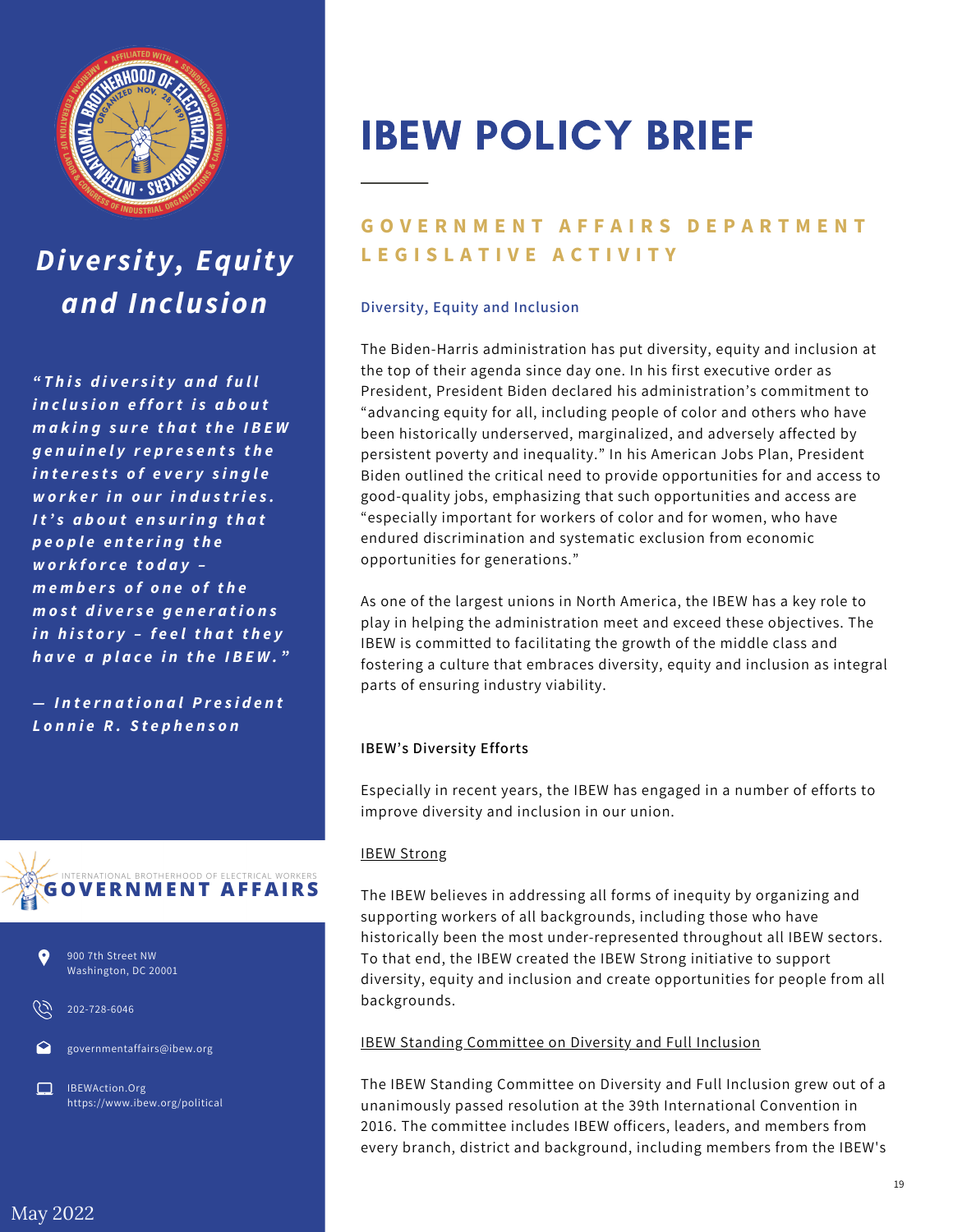women's committee, young workers committee and the Electrical Workers Minority Caucus (EWMC). The officers of the IBEW, along with the IBEW Diversity and Inclusion Committee and a variety of IBEW leaders, worked together to lay the foundation for how this work can be done.

Together, the Standing Committee identified five themes that form the strategic plan to strengthen and grow the IBEW:

- Organizing/Expanding Membership: Develop and expand outreach, recruitment and marketing programs to young 1. people, nontraditional and historically marginalized communities
- Education and Training: Deliver training and education programs that address the importance and need for inclusion 2. to all IBEW members and leaders
- 3. Building Member Activism and Engagement: Offer inclusive opportunities for members to learn and develop leadership skills and foster local union activism
- Leadership Advancement: Provide opportunities for all local union members to take on leadership roles 4.
- 5.Replicating Best Practices: Document, share and replicate best practices for creating a stronger IBEW through outreach and inclusion programs

#### IBEW and NECA Joint Statement Affirming Commitment to Diversity & Inclusion

In 2020, the National Electrical Contractors Association (NECA) and IBEW issued a joint statement setting forth the organizations' collective commitment to promoting and embracing diversity and inclusion. The IBEW and NECA maintain a zero-tolerance policy against discrimination deeply woven into the industry-wide Code and Standard of Excellence. Through awareness campaigns, training and education, the IBEW and NECA work together to champion policies, practices and initiatives to foster workplaces free from discrimination and grounded in respect and acceptance.

#### Pre-Apprenticeships

In 2015, after International President Lonnie Stephenson was elected, he initiated a program with the primary objective of bringing more individuals from underrepresented populations into our apprenticeships. Pre-apprenticeship training involves learning basic electrical-industry standards and job-readiness skills, with employer partners providing workforce knowledge and on-the-job work training. Pre-apprenticeship programs help to improve the retention and completion rates among apprentices from demographic groups that have not historically pursued careers in the electrical industry.

#### Improvements in Diversity and Inclusion at the IBEW

A review of diversity within the IBEW between 2015-2019 shows that our efforts are succeeding. During this time period:

- IBEW apprenticeship programs saw a 75% increase in enrollment by minority males
- IBEW apprenticeship programs saw a 90% increase in enrollment by women

#### **Biden-Harris Administration's Commitments to Diversity**

#### Tackling the Climate Crisis, Creating Good Union Jobs, Achieving Environmental Justice for Historically Disadvantaged **Communities**

For decades, historically marginalized communities have been disproportionately harmed and overburdened by the effects of pollution and climate change through government failure to invest in critical infrastructure like housing,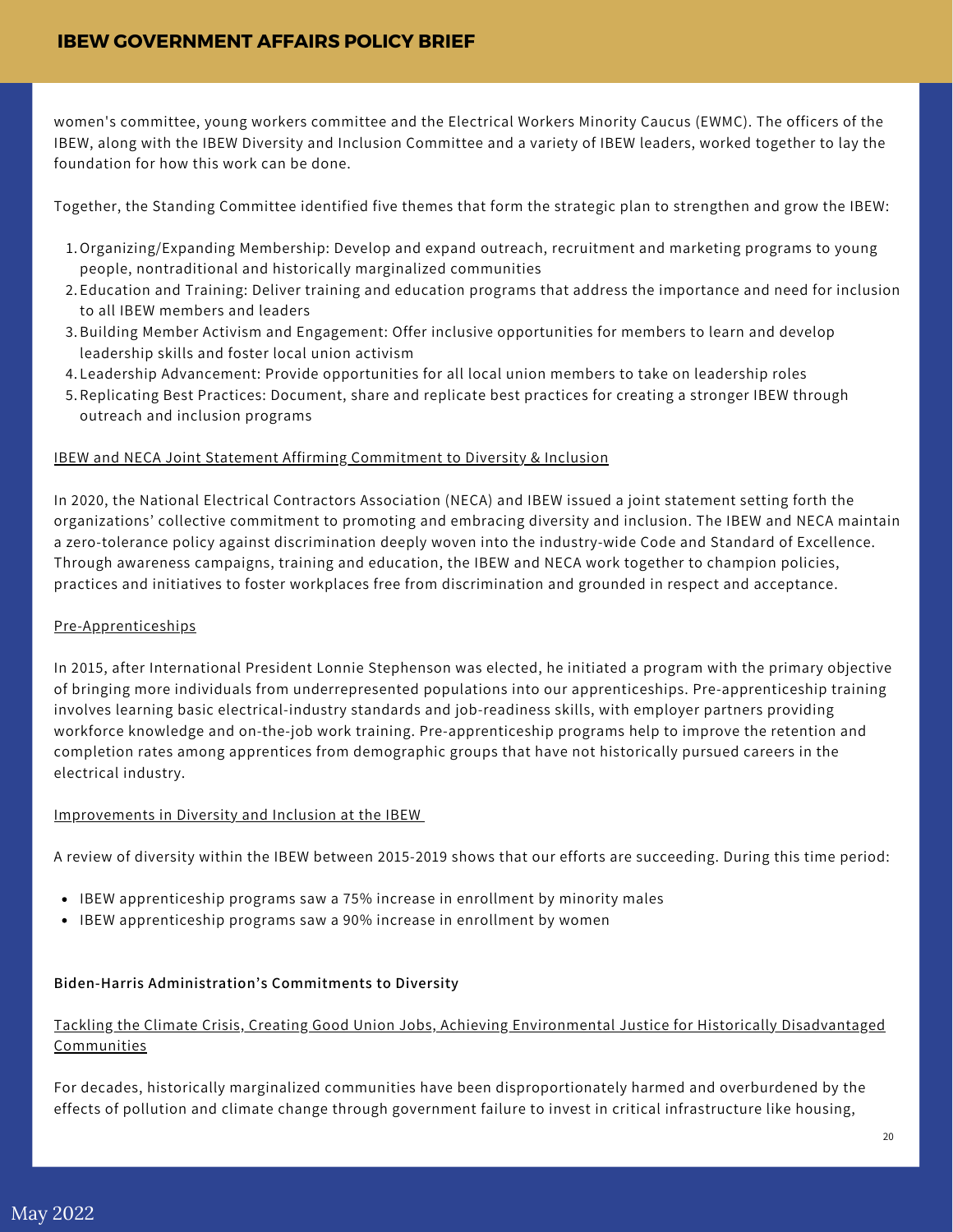transportation, water and wastewater. On January 27, 2021, President Biden issued an executive order aimed at addressing these injustices while tackling climate change and creating good-paying union jobs.

The order calls for a whole-of-government approach to addressing climate change, with a role for all federal agencies and departments to play in the transition to cleaner energy and creates the "Justice40 Initiative," which directs federal agencies to take steps to ensure that at least 40 percent of the benefits from federal investments in clean energy will benefit the disadvantaged communities that have been the most impacted by climate change and pollution.

Justice40 requirements now apply to hundreds of programs across the federal government and to federal investments in clean energy production and energy efficiency, clean transit, affordable and sustainable housing, training and workforce development, the remediation and reduction of legacy pollution and the development of clean water infrastructure.

The Justice40 Initiative is a vital step forward on the path to fulfilling the administration's promise of a clean energy revolution that creates good-paying union jobs, builds sustainable infrastructure, and achieves environmental justice for the communities and individuals most impacted by climate change.

#### Good Jobs Initiative

The Good Jobs Initiative is an effort led by the Department of Labor to provide information to workers, employers, and government agencies to improve job quality and create access to good jobs that are free from discrimination and harassment for all working people — with an emphasis on people of color, LGBTQ+ people, women, immigrants, veterans, individuals with disabilities, and individuals in rural communities.

The initiative coordinates the pro-worker policies of the Biden-Harris administration under one program to promote good jobs and, subject to legal authority, ensure agencies can implement job quality standards and equitable pathways to family-sustaining union jobs. Specifically, the initiative will focus on empowering workers by:

- Providing easily accessible information to workers about their rights, including the right to bargain collectively and form a union
- Engaging with employer stakeholders as partners to improve job quality and workforce pathways to good jobs; and
- Supporting partnerships across federal agencies and providing technical assistance on grants, contracts, and other investments designed to improve job quality

#### DOL and DOT Memorandum of Understanding

As historic investments ramp up as a result of the Bipartisan Infrastructure Law, the Department of Labor and the Department of Transportation released an agreement on March 7, 2022 to promote cooperative efforts between the agencies to create and support pathways to millions of good-paying infrastructure and transportation jobs with the free choice to form a union. This effort will place an emphasis on drawing on the strength and creativity of every worker in America and bringing in people who have not had the opportunity to attain good-paying infrastructure jobs.

Importantly, this agreement sets forth the shared goal of DOT and DOL of increasing numbers of underrepresented workers on federal contracts through the use of PLAs and registered apprenticeship programs, with an emphasis on recruiting, training and retaining a more diverse workforce.